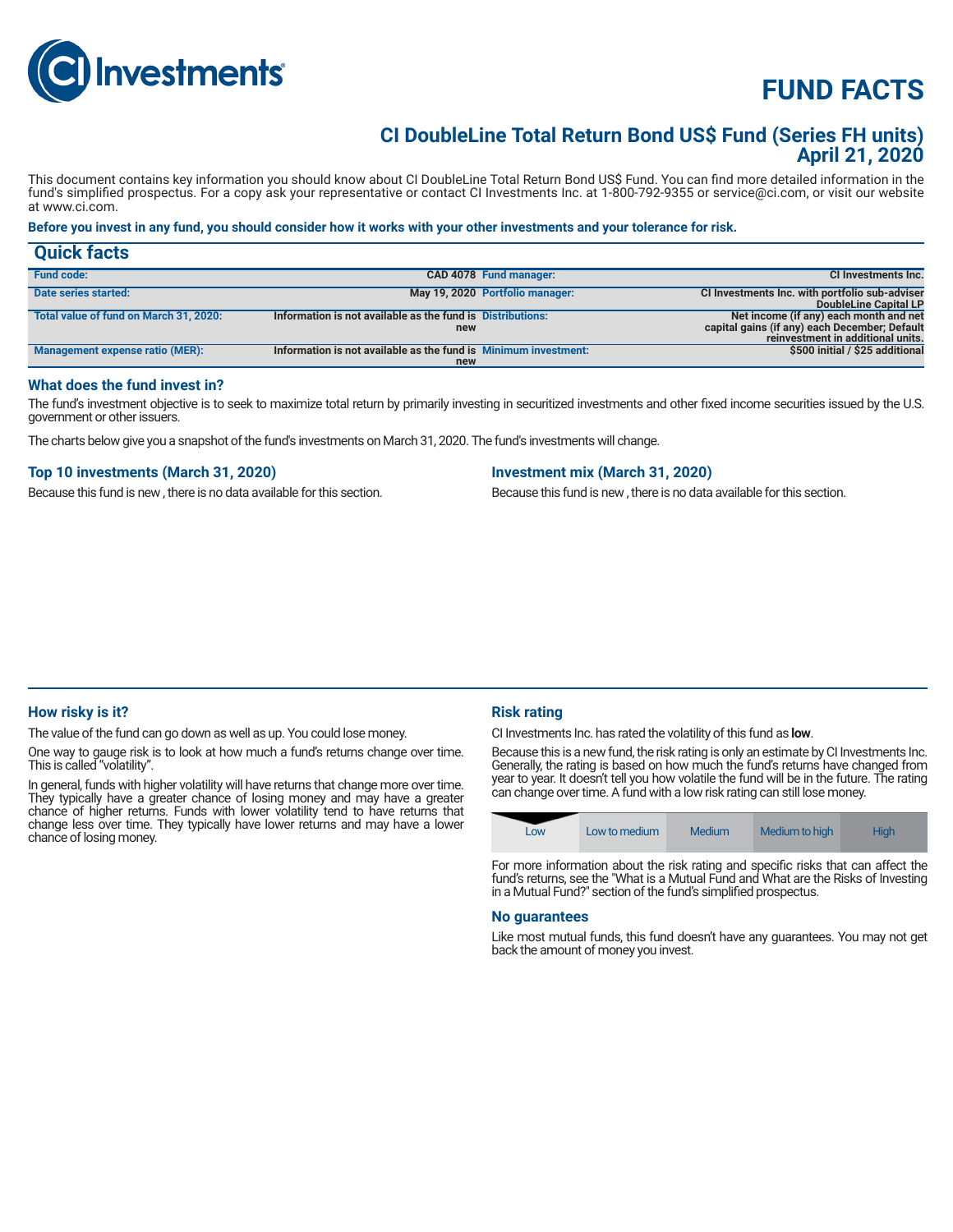## **CI DoubleLine Total Return Bond US\$ Fund (Series FH units)**

#### **How has the fund performed?**

This section tells you how Series FH securities of the fund have performed since inception. Returns are after expenses have been deducted. These expenses reduce the fund's returns.

#### **Year-by-year returns**

Because this fund is new, there is no data available for this section.

#### **Best and worst 3-month returns**

Because this fund is new, there is no data available for this section.

#### **Average return**

Because this fund is new, there is no data available for this section.

#### **Who is this fund for?**

#### **This fund may be suitable for you if you:**

- are seeking a combination of income and growth<br>• are seeking to diversify your fixed income holdings
- are seeking to diversify your fixed income holdings<br>• are investing for the medium and/or long term
- $\cdot$  are investing for the medium and/or long term<br> $\cdot$  can tolerate low risk
- can tolerate low risk

#### **A word about tax**

In general, you'll have to pay income tax on any money you make on a fund. How much you pay depends on the tax laws of where you live and whether you hold the fund in a registered plan, such as a Registered Retirement Savings Plan or a Tax-Free Savings Account.

Keep in mind that if you hold your fund in a non-registered account, fund distributions are included in your taxable income, whether you get them in cash or have them reinvested.